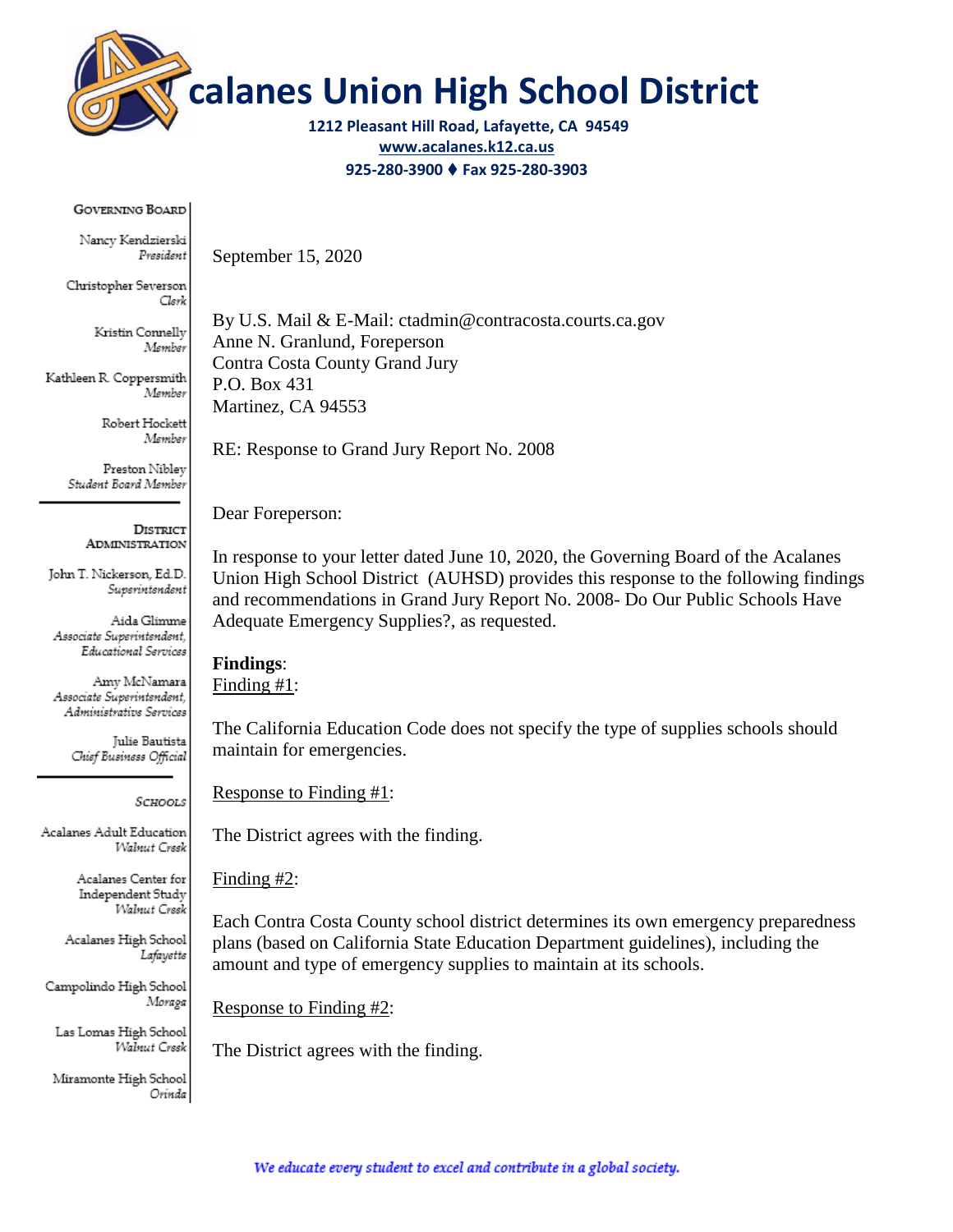# Finding #3:

The Contra Costa County Office of Education posts on its website a recommended list (minimum standard list) of emergency supplies for school districts.

## Response to Finding #3:

The District agrees with the finding.

# Finding #4:

Some Contra Costa County school districts did not demonstrate that they maintain supplies in conformity with the Contra Costa County Office of Education minimum standard list.

# Response to Finding #4:

The District partially disagrees with the finding. The District has not verified whether other school districts maintain supplies in conformity with the County Office of Education's minimum standard list.

# Finding #5:

Some Contra Costa County school districts fund purchasing and replenishment of emergency supplies through their annual budgets, but most school districts in Contra Costa County fund them through parent or community donations.

# Response to Finding #5:

The District partially disagrees with the finding. The District is not aware of how other school districts in Contra Costa County fund the purchase of emergency supplies.

## Finding #6:

Contra Costa County school districts can apply for federal, state, corporate or non-profit organization grants to help pay the cost of acquiring and maintaining school emergency supplies.

## Response to Finding #6:

The District agrees with the finding.

## Finding #7:

Each Contra Costa County school district has either a designated safety/ resource officer or a school administrator who fills the safety/ resource officer role.

## Response to Finding #7:

The District partially disagrees with the finding. The District has not verified the existence of an assigned safety/resource officer or school administrator being assigned to this role in every school district.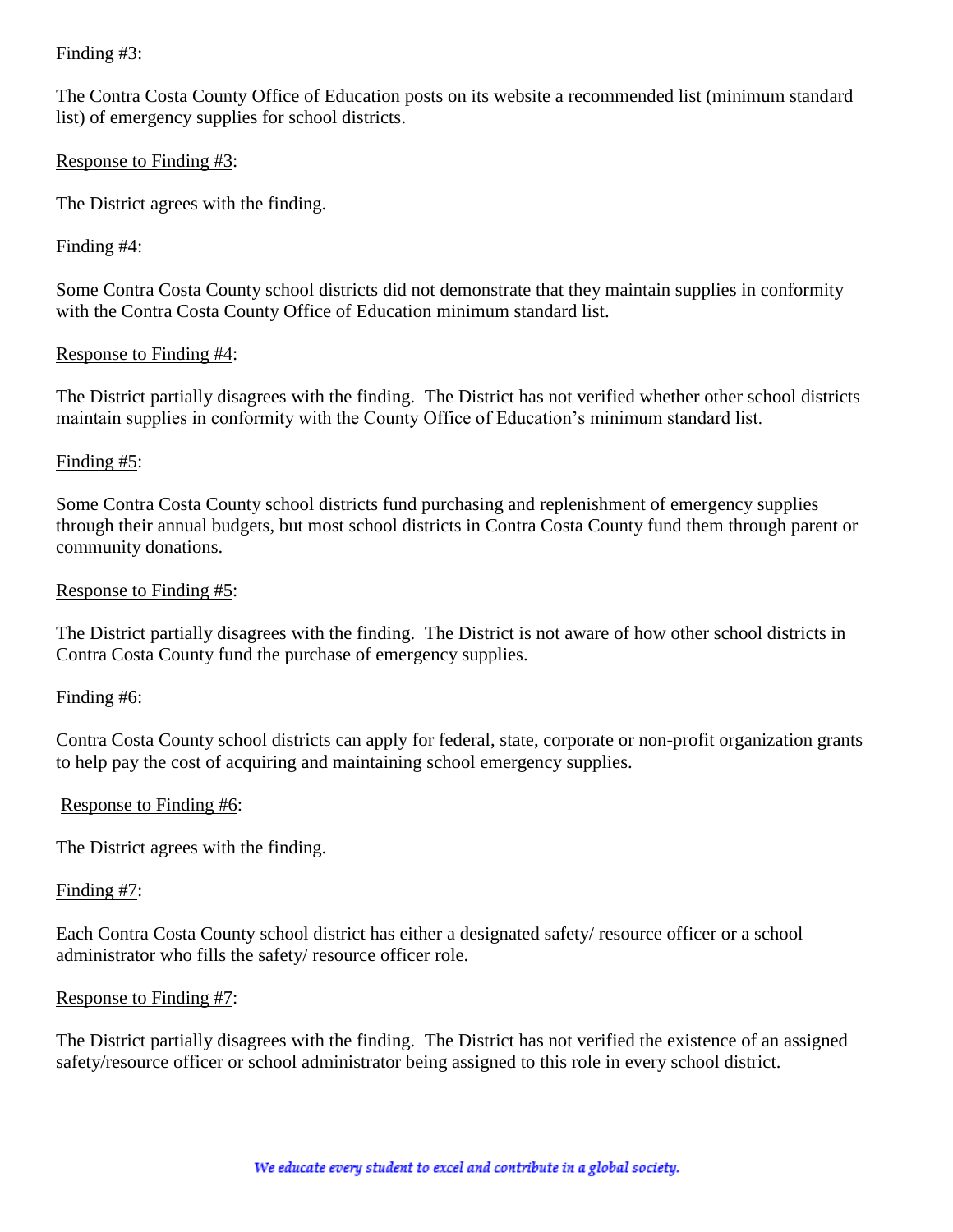# Finding #8:

There is no legal requirement that teachers renew CPR and First Aid certification training after teachers initially obtain their teaching credential.

## Response to Finding #8:

The District agrees with the finding.

# **Recommendations:**

## Recommendation #1:

Each Contra Costa County school district board should consider adopting the Contra Costa County Office of Education Emergency Supplies list (minimum standard list) for its schools and identifying funding sources to purchase the supplies, by December 31, 2020.

## Response to Recommendation #1:

This recommendation has been implemented. The supplies have been in place with preparation for emergency and evacuation site. Further evaluation is currently underway and will be completed with all items reviewed and verified in stock by October 31, 2020.

## Recommendation #3:

The Contra Costa County school district boards should consider applying for federal, state, corporate, and non-profit organization grants to fund the acquisition of school emergency supplies, by June 30, 2021.

## Response to Recommendation #3:

This recommendation requires further analysis. Generally, all schools have complete emergency preparedness supplies. Local funding has provided for most items. The AUHSD will consider applying for grants should district funds and other local funding not provide the necessary funding to purchase any new items or replenishing of expired items. Determination will take place no later than October 31, 2020.

## Recommendation #4:

Each Contra Costa County school district board should consider developing a plan to identify organizations that provide CPR and First Aid certification refresher training for district teachers, by December 31, 2020.

## Response to Recommendation #4:

This recommendation has been implemented. The AUHSD is familiar with local organizations that can provide training and has individuals within the AUHSD that are trained trainers.

## Recommendation #5:

Each Contra Costa County school district board should consider developing a plan to identify funding, if necessary, to provide CPR and First Aid certification refresher training for district teachers, by December 31, 2020.